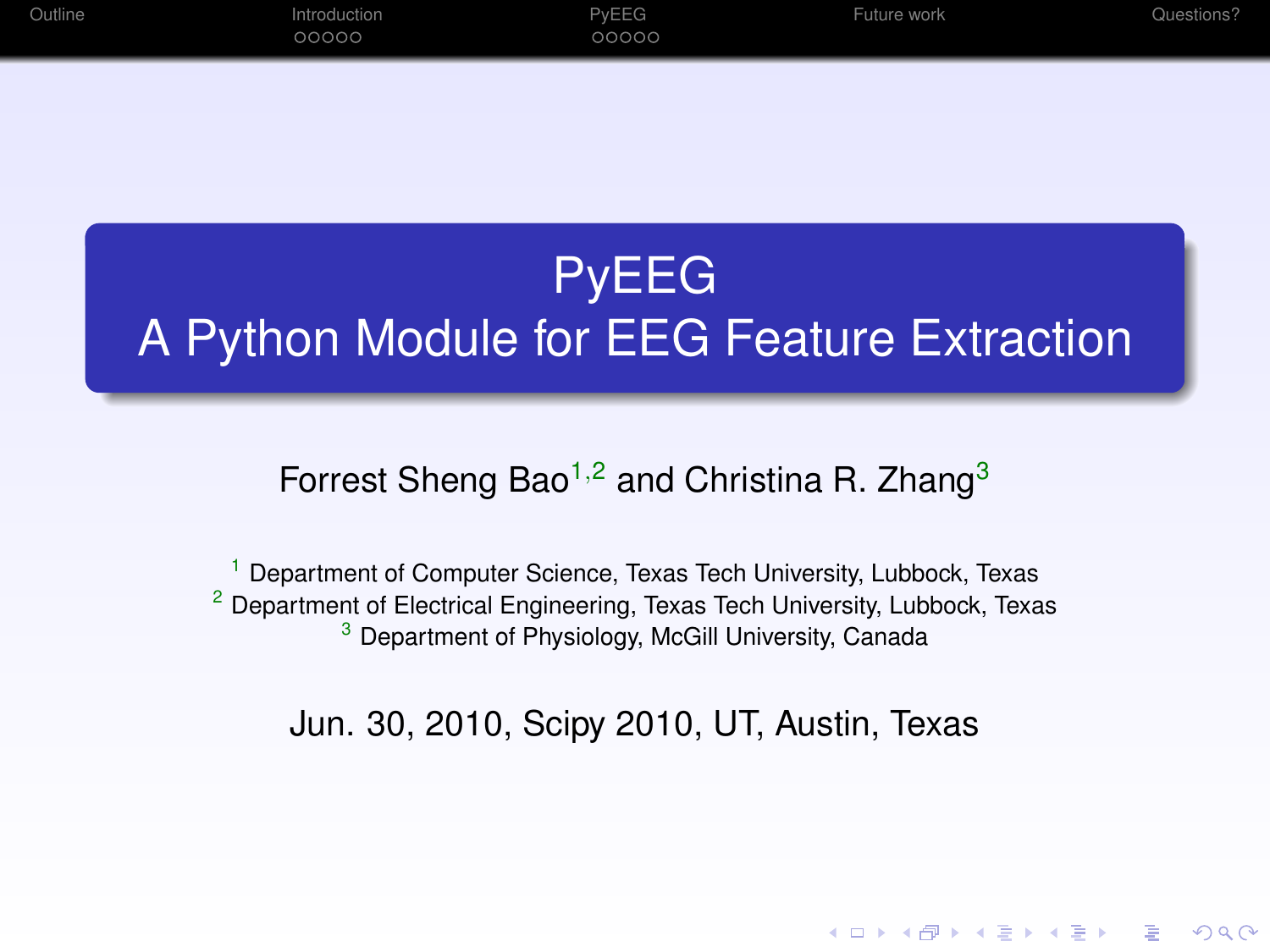| Outline        | Introduction<br>00000 | PyEEG<br>00000 | Future work | Questions? |
|----------------|-----------------------|----------------|-------------|------------|
| <b>Outline</b> |                       |                |             |            |

**KORK ERKERK ADAM** 



#### **[Introduction](#page-2-0)**

- **[Feature Extraction in Neurological Signal Processing](#page-2-0)**
- **[EEG: The Name of The Game](#page-3-0)**
- **[EEG Reading in Naked Eyes](#page-4-0)**
- [A Case Study: Features may be better](#page-5-0)
- **[Why PyEEG?](#page-6-0)**

## **[PyEEG](#page-7-0)**

- **[Main Framework](#page-7-0)**
- **[EEG Pre-processing](#page-9-0)**
- **•** [Features](#page-10-0)
- **[Basic Usage](#page-11-0)**

#### **[Future work](#page-12-0)**

## <span id="page-1-0"></span>[Questions?](#page-13-0)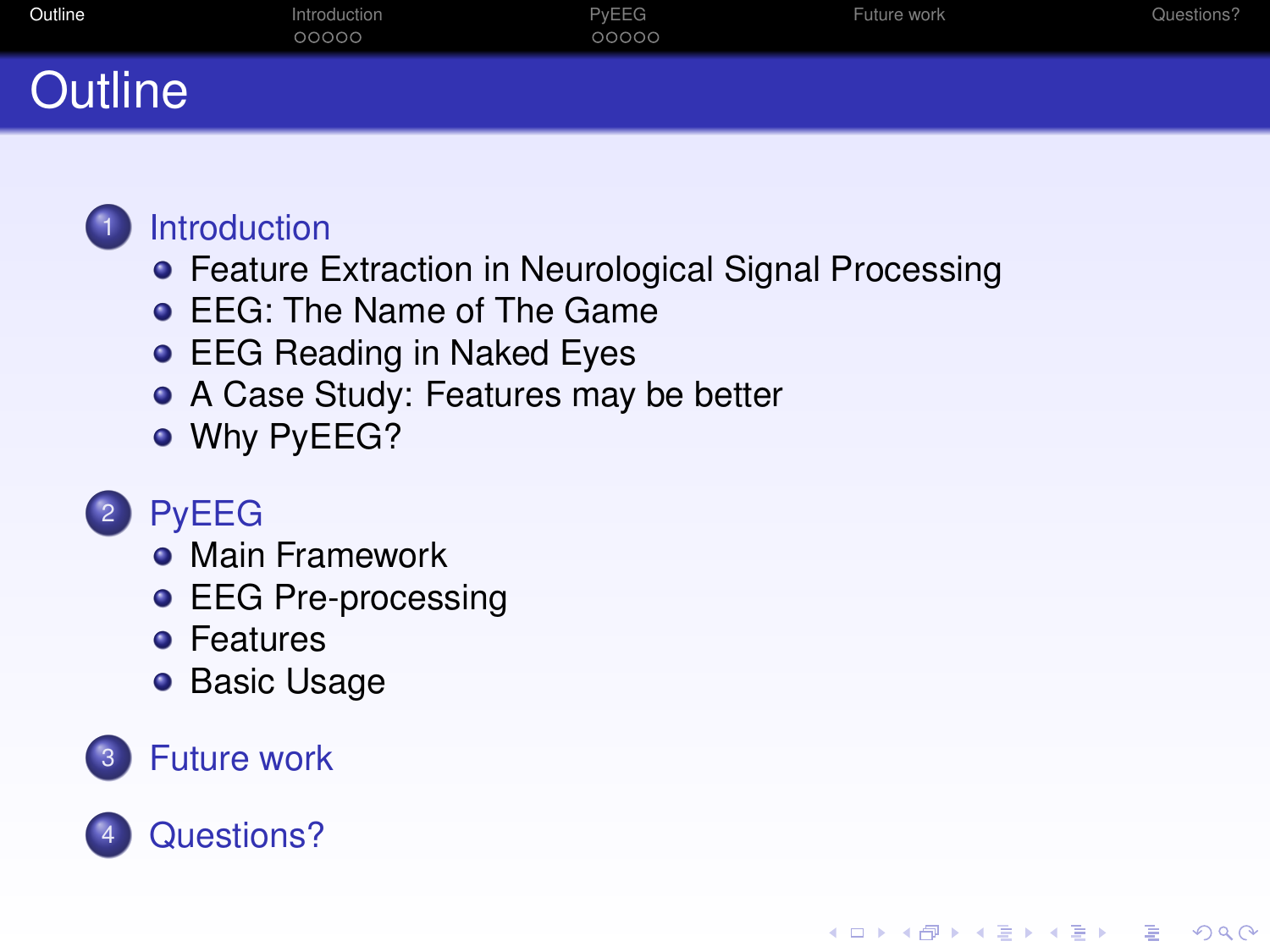

Feature Extraction in Neurological Signal Processing

- Over the past decade, computer-aided diagnosis (CAD) systems based on EEG have emerged in the early diagnosis of several neural diseases such as Alzheimer's disease [\[1\]](#page-14-0) and epilepsy [\[2\]](#page-14-1).
- A key component in most such CAD systems is to characterize EEG signals into certain features, a process known as *feature extraction*.
- EEG features can come from different fields that study time series: power spectrum density from classical signal processing, fractal dimensions from computational geometry, entropies from information theory, synchrony measures from nonlinear physics, etc.
- <span id="page-2-0"></span>● By extracting EEG features, we can use more powerful tools, such as machine learning, to analyze the signal in the next step.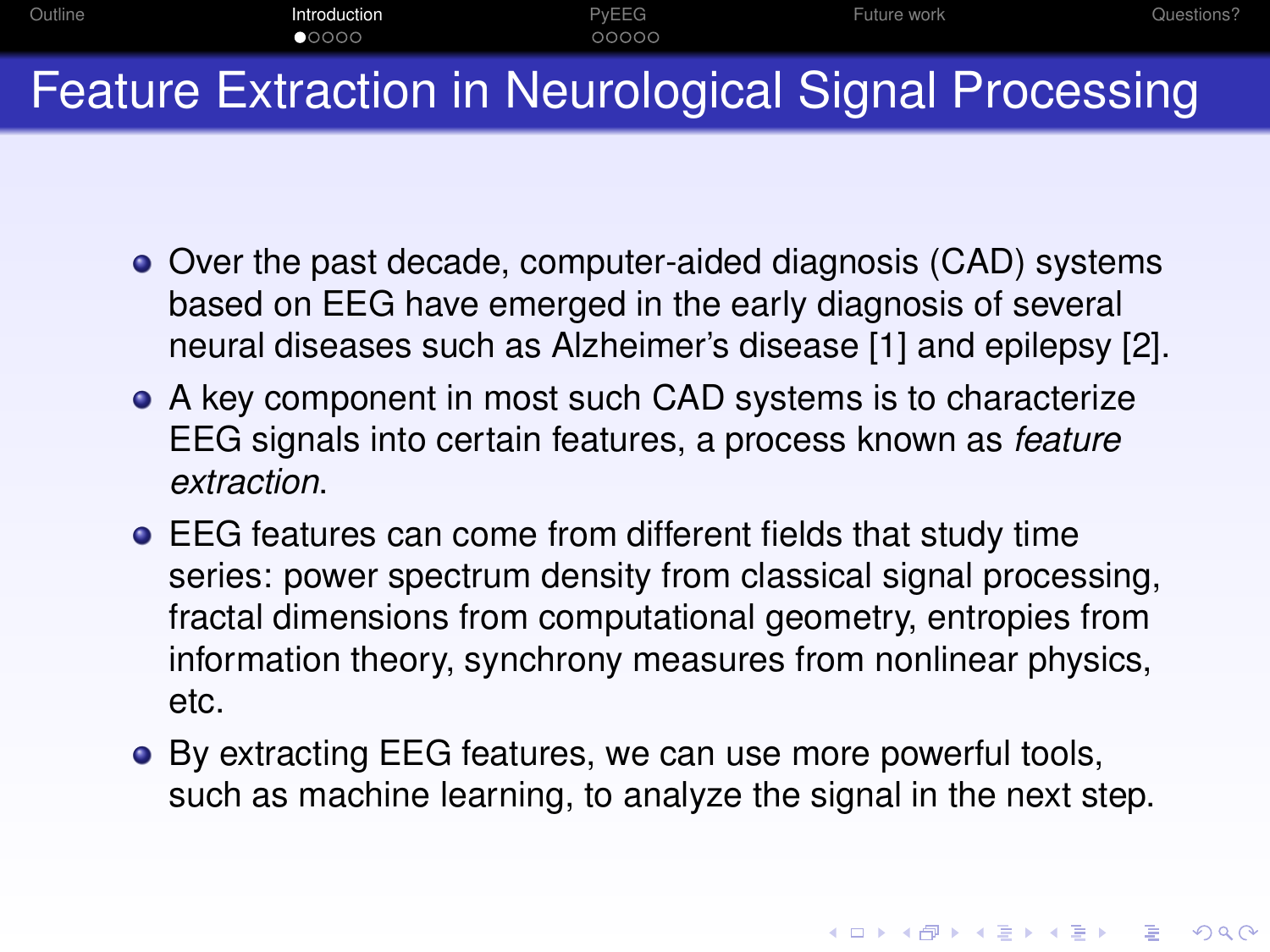

<span id="page-3-0"></span>

 $\Omega$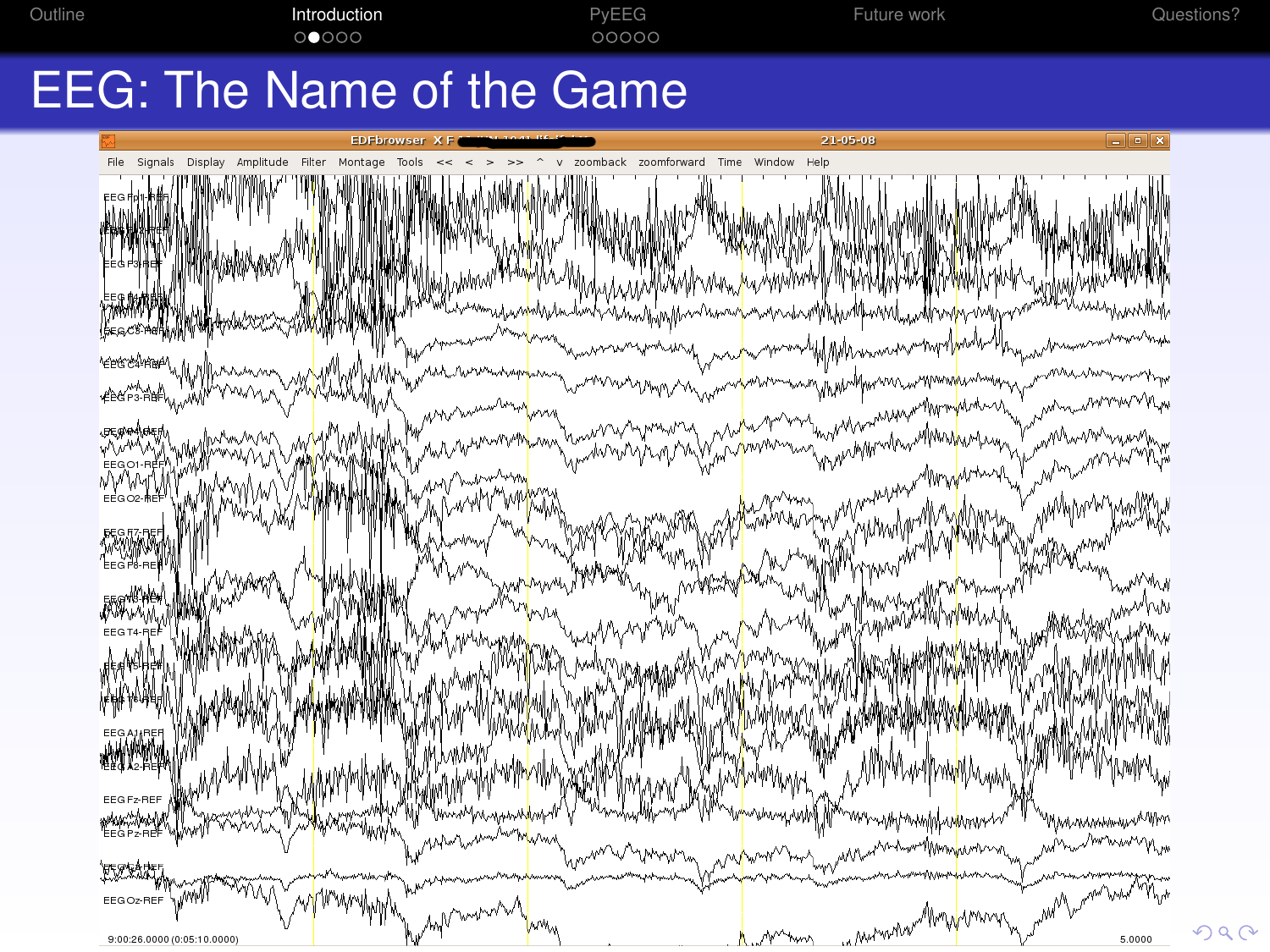<span id="page-4-0"></span>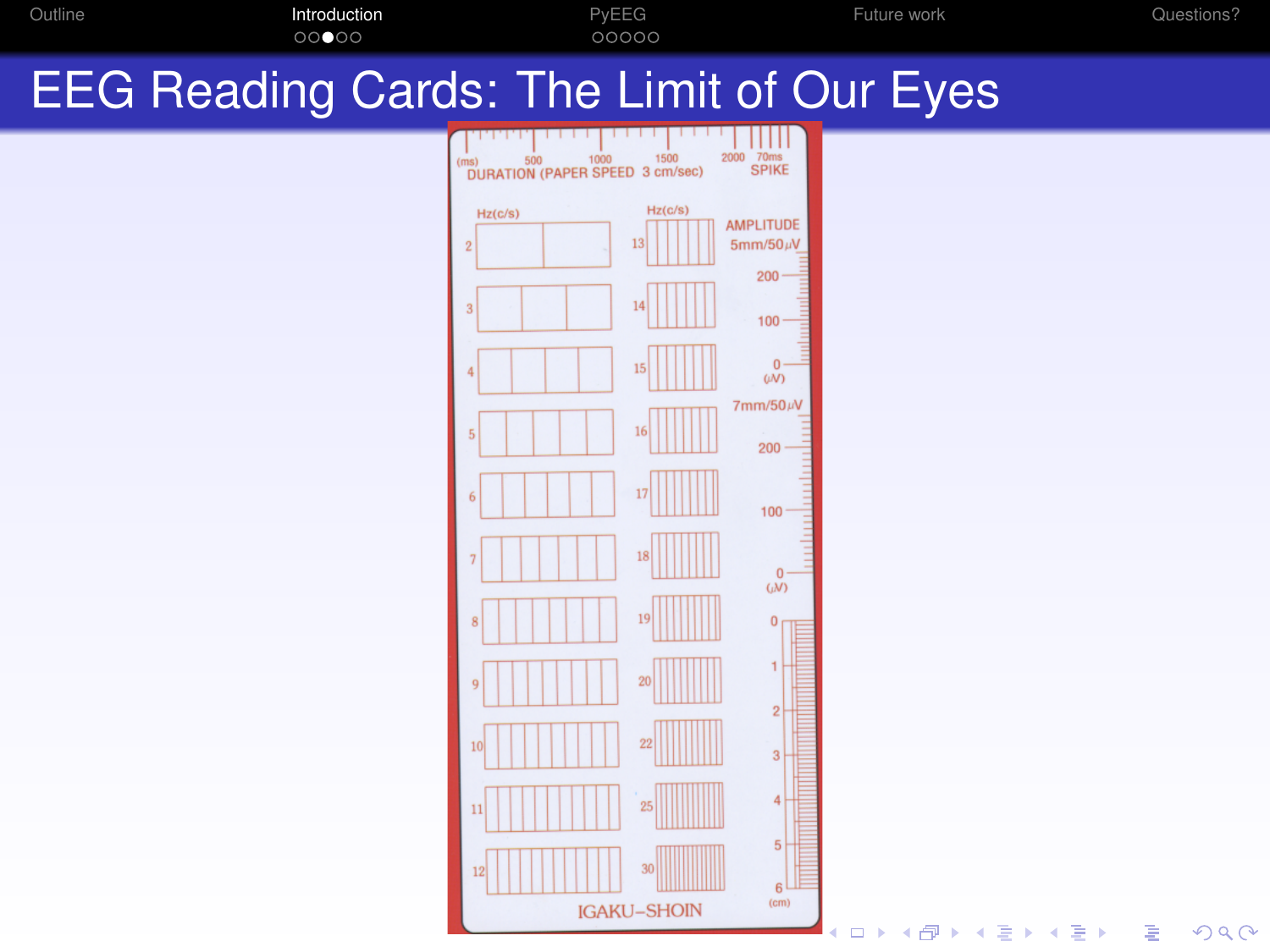

- <span id="page-5-0"></span>
	- Over 50 million people worldwide suffer from epilepsy.
	- Conventional epilepsy diagnosis may require long-term or repeated EEG recordings to capture seizures (ictal) or other epileptic activities. Physicians visually inspect lengthy EEG recordings - paging through 24-hr waveforms.
	- To help those MDs, research on picking out segments that physicians may interest has been under going for quite a while.
	- Recently, researchers have found it promising to use interictal (i.e., non-seizure) EEG records that do not contain particular activities. We can tell whether a EEG segment is epileptic [\[3\]](#page-14-2) or where the seizure foci are [\[4\]](#page-15-0), based on EEG features extracted.
	- Futhermore, it is possible to predict the state of the brain by tracking the values of those features. This idea is use by seizure predition researchers.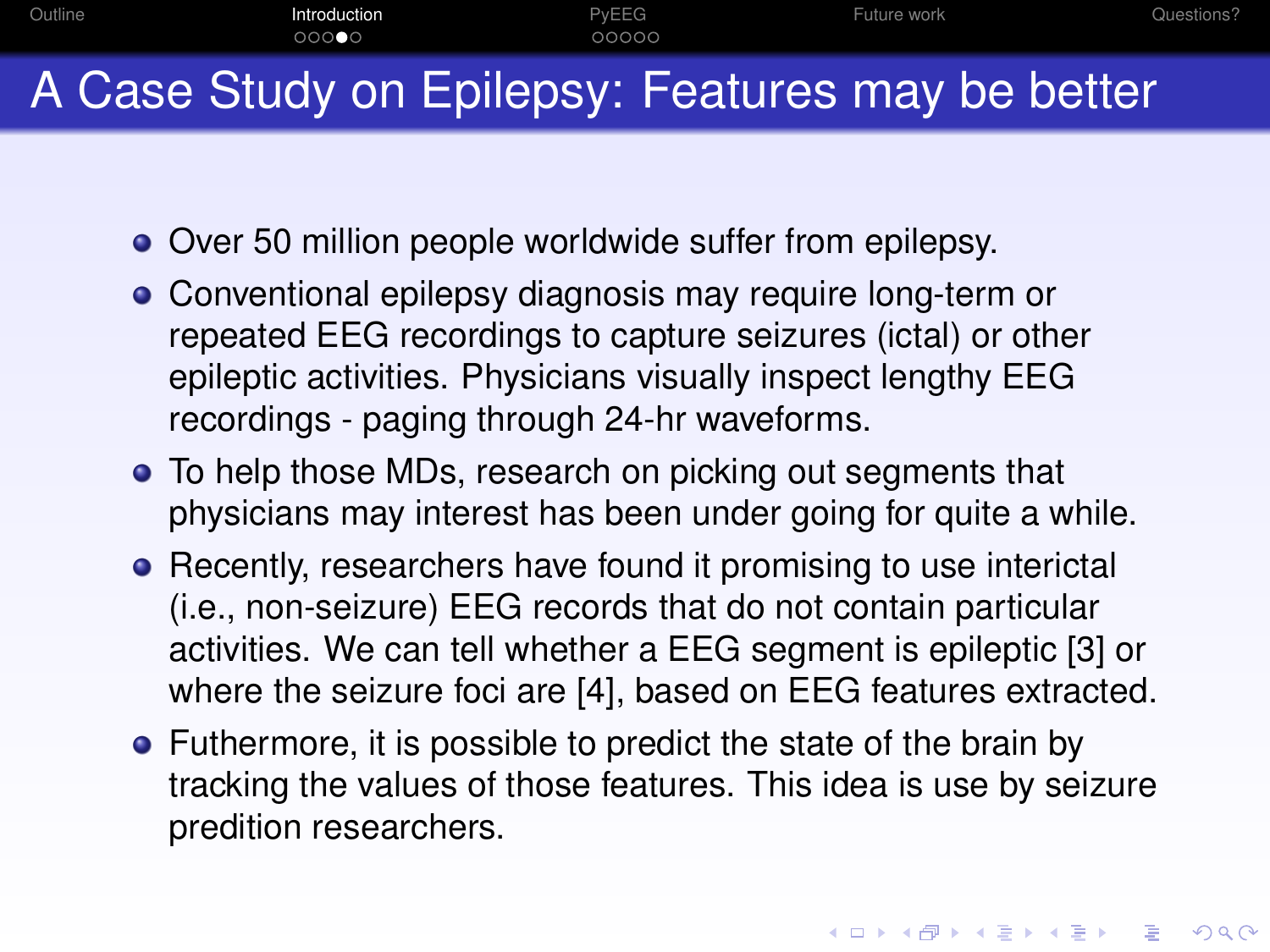

- The computational analysis to EEG signal as described above requires a toolbox to quantify EEG patterns. Turn "*The stock went rocket high*" into "*NASDAQ increased 5%*."
- Such a toolbox can be very useful to computational neuroscience community.
- There is no highly active project as expected out there (e.g., pbrain, ptsa).
- We are not aware of an open-source "simple" (simplifying every aspect of using) Python solution.
- <span id="page-6-0"></span>"Software is like sex; it's better when it's free." (Free as in GPL.)

**KOD KOD KED KED E VAN**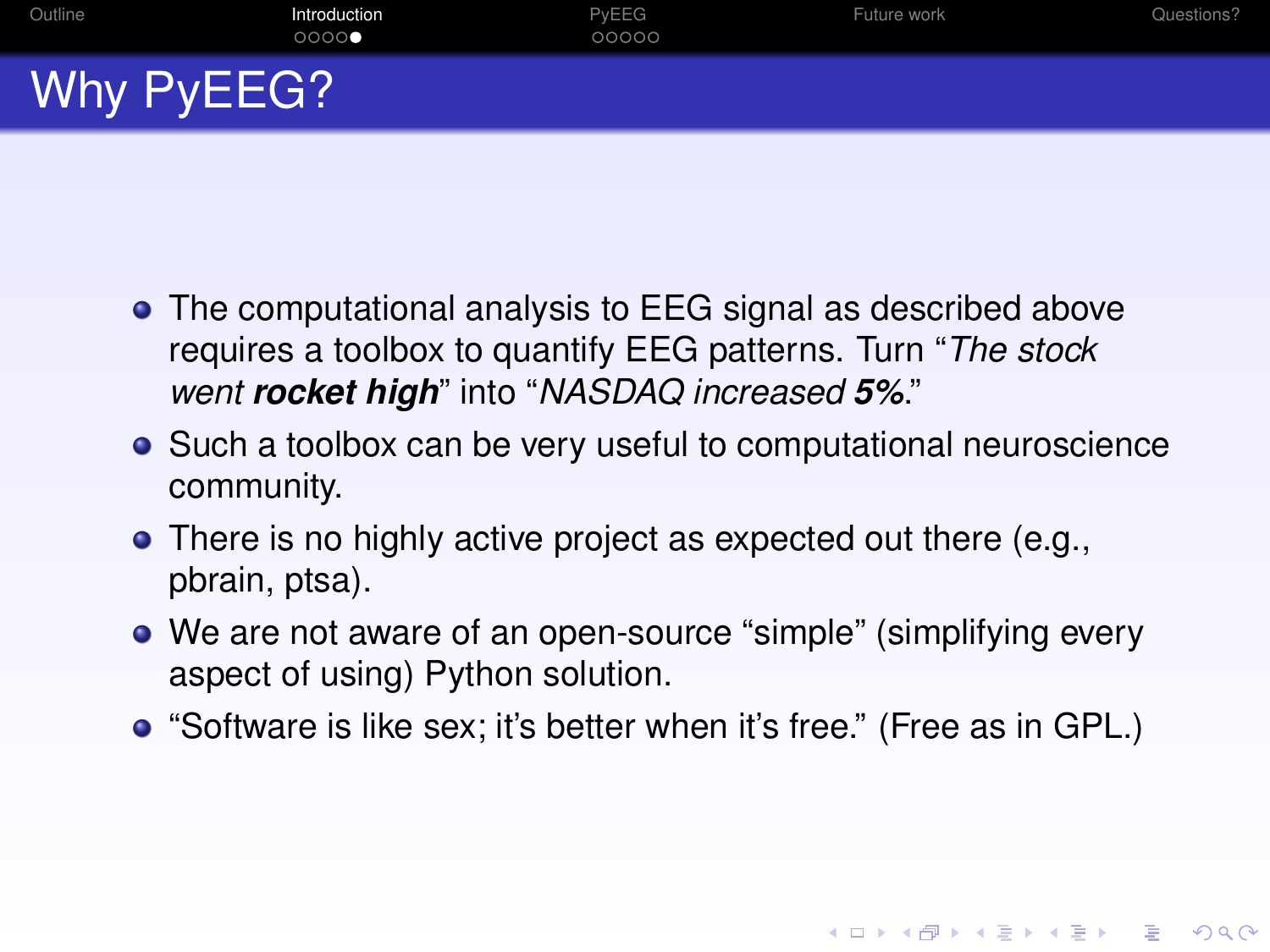| Outline               | Introduction<br>00000 | PvEEG<br>$\bullet$ 0000 | Future work | Questions? |
|-----------------------|-----------------------|-------------------------|-------------|------------|
| <b>Main Framework</b> |                       |                         |             |            |

<span id="page-7-0"></span>

KID KARA KE KAEK LE YOKO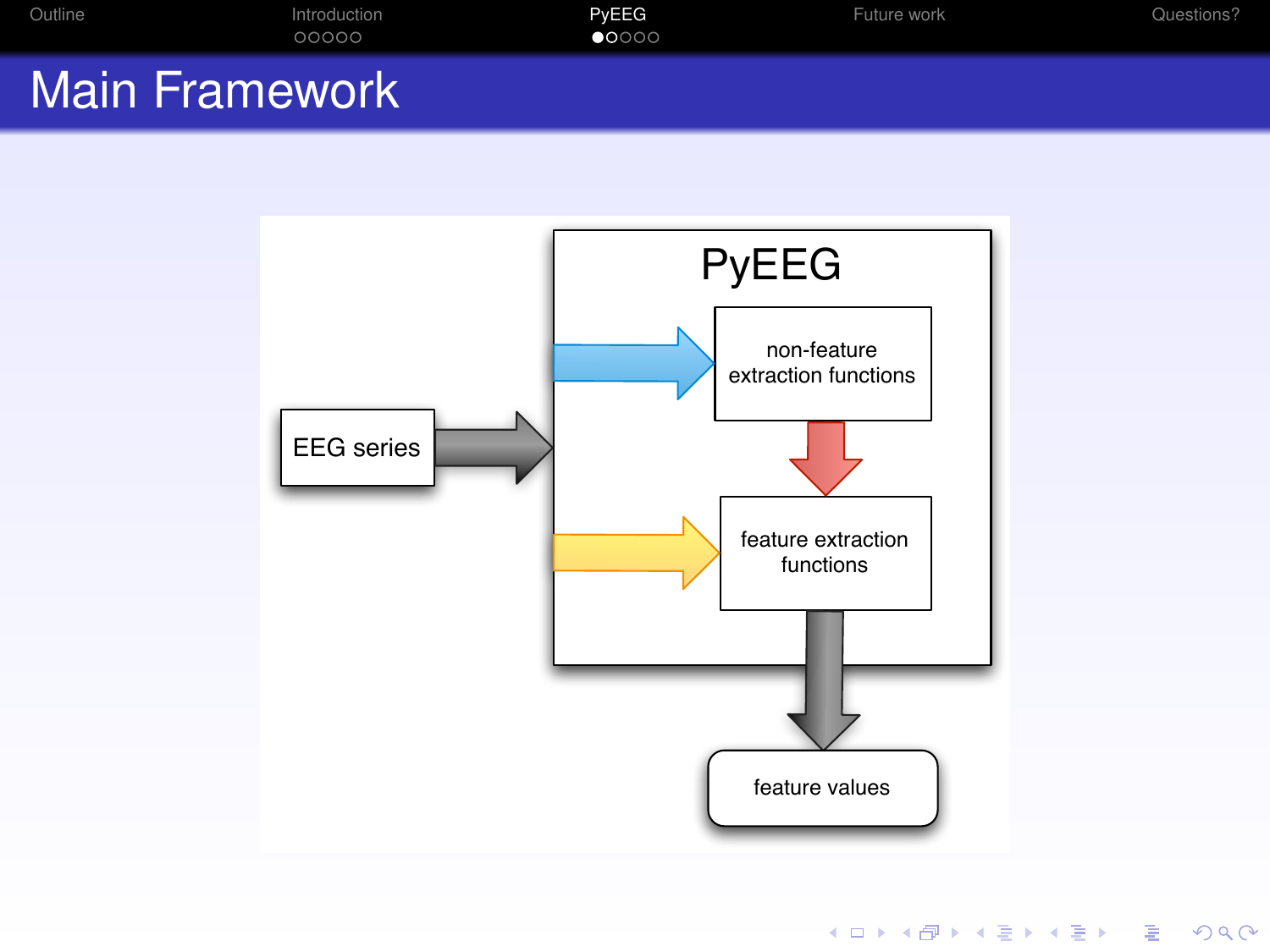

- PyEEG consists of two sets of functions, *EEG pre-processing functions*, which do not return any feature values, and *feature extraction functions* that return feature values.
- Besides standard Python functions, PyEEG only uses functions provided by Numpy/SciPy.
- PyEEG does not define any new data structure, using standard Python and NumPy ones only.
- The inputs of all functions are time series in form of a list of floating-point numbers and a set of optional feature extraction parameters. Parameters have default values.
- The output of a feature extraction function is a floating-point number if the feature is a scalar or a list of floating-point numbers if it is a vector.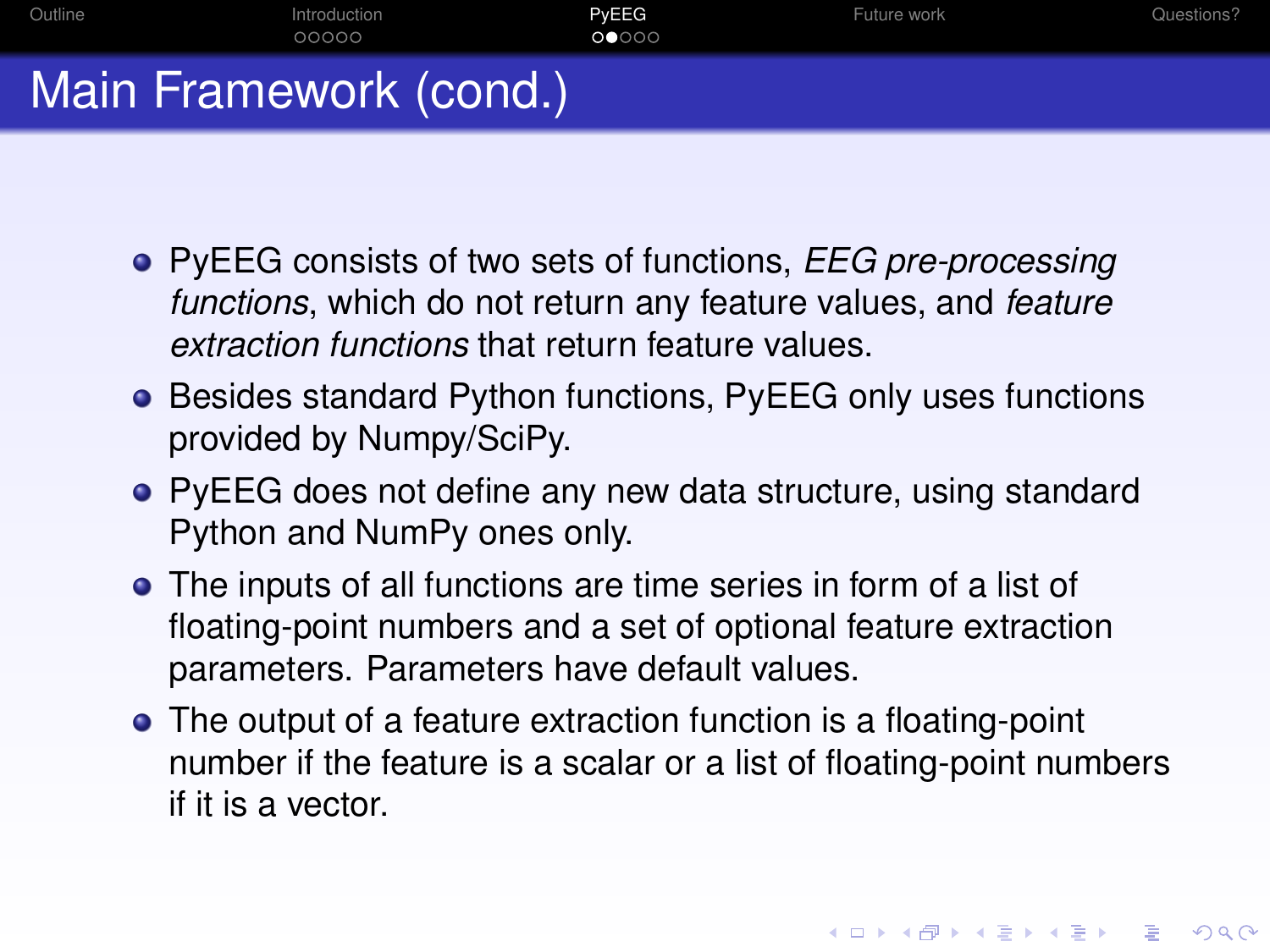- **•** Pre-processing: to build new time series from given time series for further computation.
- PyEEG currently provides two pre-processing functions.
- $\bullet$  embed seq(): to build embedding sequence (from given lag and embedding dimension)
- <span id="page-9-0"></span>**o** first\_order\_diff(): to compute first-order differential sequence. One can build differential sequences of higher orders by apply first-order differential computing repeatedly.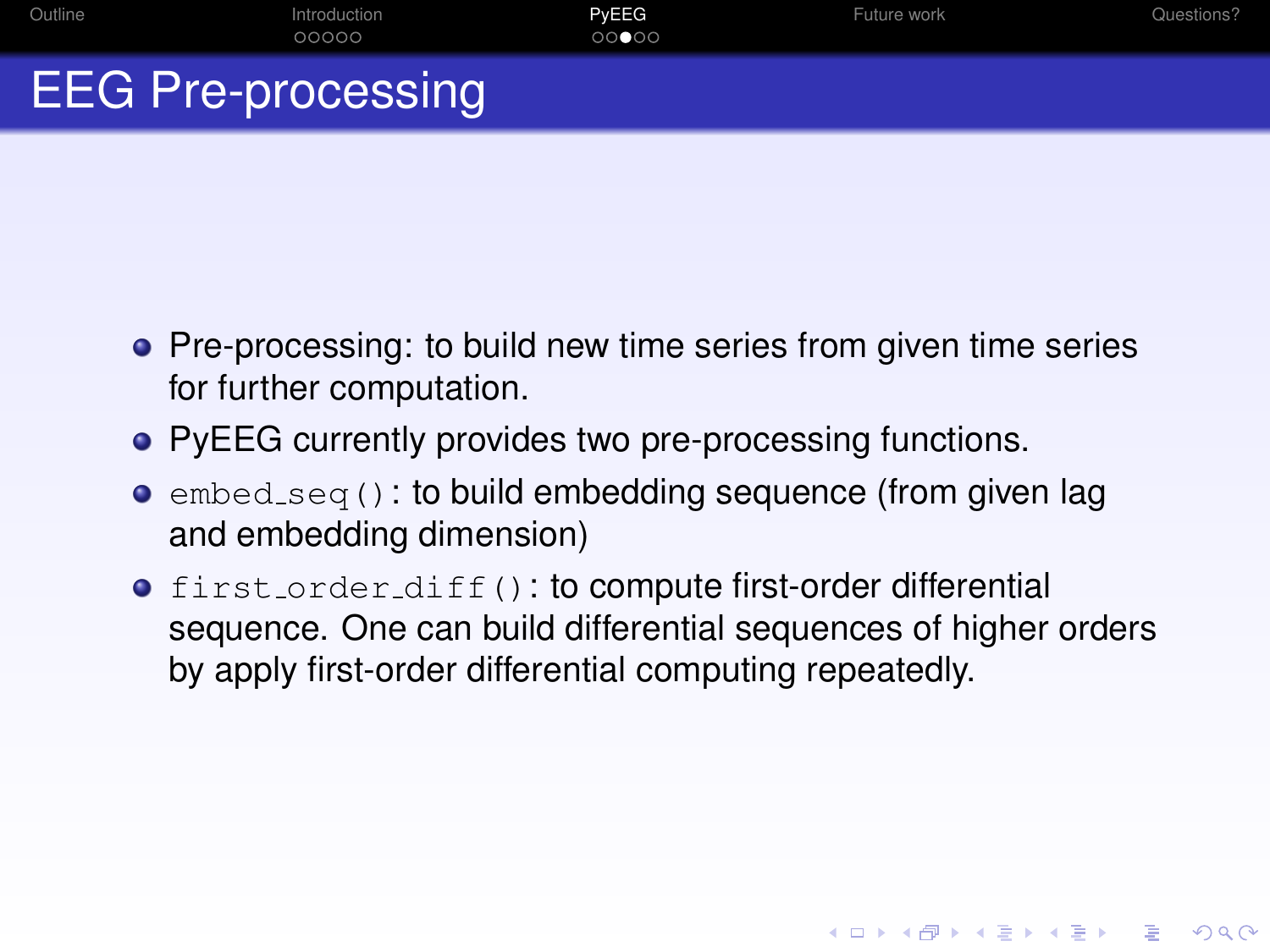| Outline         | Introduction<br>00000 | PvEEG<br>00000 | Future work | Questions? |
|-----------------|-----------------------|----------------|-------------|------------|
| <b>Features</b> |                       |                |             |            |

| feature                                   | type            |
|-------------------------------------------|-----------------|
| Relative Intensity Ratios (RIRs) [3]      | a 1-D vector    |
| Petrosian Fractal Dimension (PFD) [5]     | a scalar        |
| Higuchi Fractal Dimension (HFD) [6]       | a scalar        |
| Hjorth mobility & complexity [7]          | a 1-by-2 vector |
| Spectral Entropy (entropy of RIRs)        | a scalar        |
| SVD Entropy [8]                           | a scalar        |
| Fisher Information [9]                    | a scalar        |
| Approximate Entropy (ApEn) [10]           | a scalar        |
| Sample Entropy (SampEn) [11]              | a scalar        |
| Detrended Fluctuation Analysis (DFA) [12] | a scalar        |

KO KKO K S A B K S B K V S A V K S B K S B K V S A V S B K S B K S B K S B K S B K S B K S B K S B K S B K S B K S B K S B K S B K S B K S B K S B K S B K S B K S B K S B K S B K S B K S B K S B K S B K S B K S B K S B K S

<span id="page-10-0"></span>More features are coming in PyEEG. No reinvention to the wheel (skewness, etc.).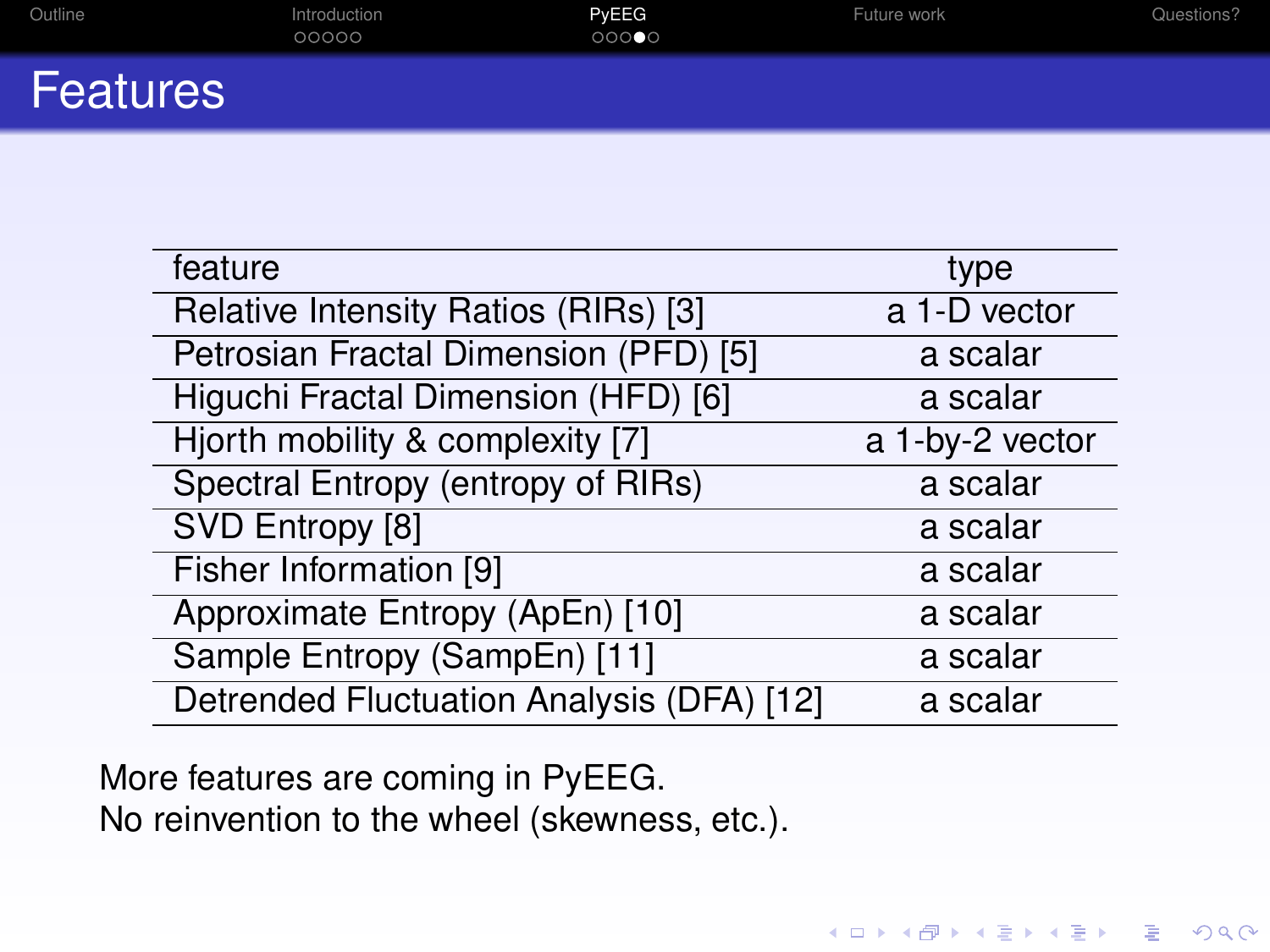| Outline          | Introduction<br>00000 | PyEEG<br>00000 | Future work | Questions? |
|------------------|-----------------------|----------------|-------------|------------|
| <b>B H H H H</b> |                       |                |             |            |

## Basic Usage

SciPy is required to run PyEEG. The latest PyEEG is released as a single Python script, which includes all functions. So users only need to download and place it under a directory that is in Python module search path, such as the working directory. Example:

```
>>>import pyeeg
>>> from numpy.random import randn
>>> for i in xrange(0,10):
... pyeeg.dfa(randn(4096))
...
0.50473407278667271
0.53339499445571614
0.53034354430841246
0.50844373446375624
0.5162319368337136
0.46319279647779976
0.44515512343867669
0.4407740703026245
0.45894672465613884
                                KOD KOD KED KED E VAN
0.49135727073171609
```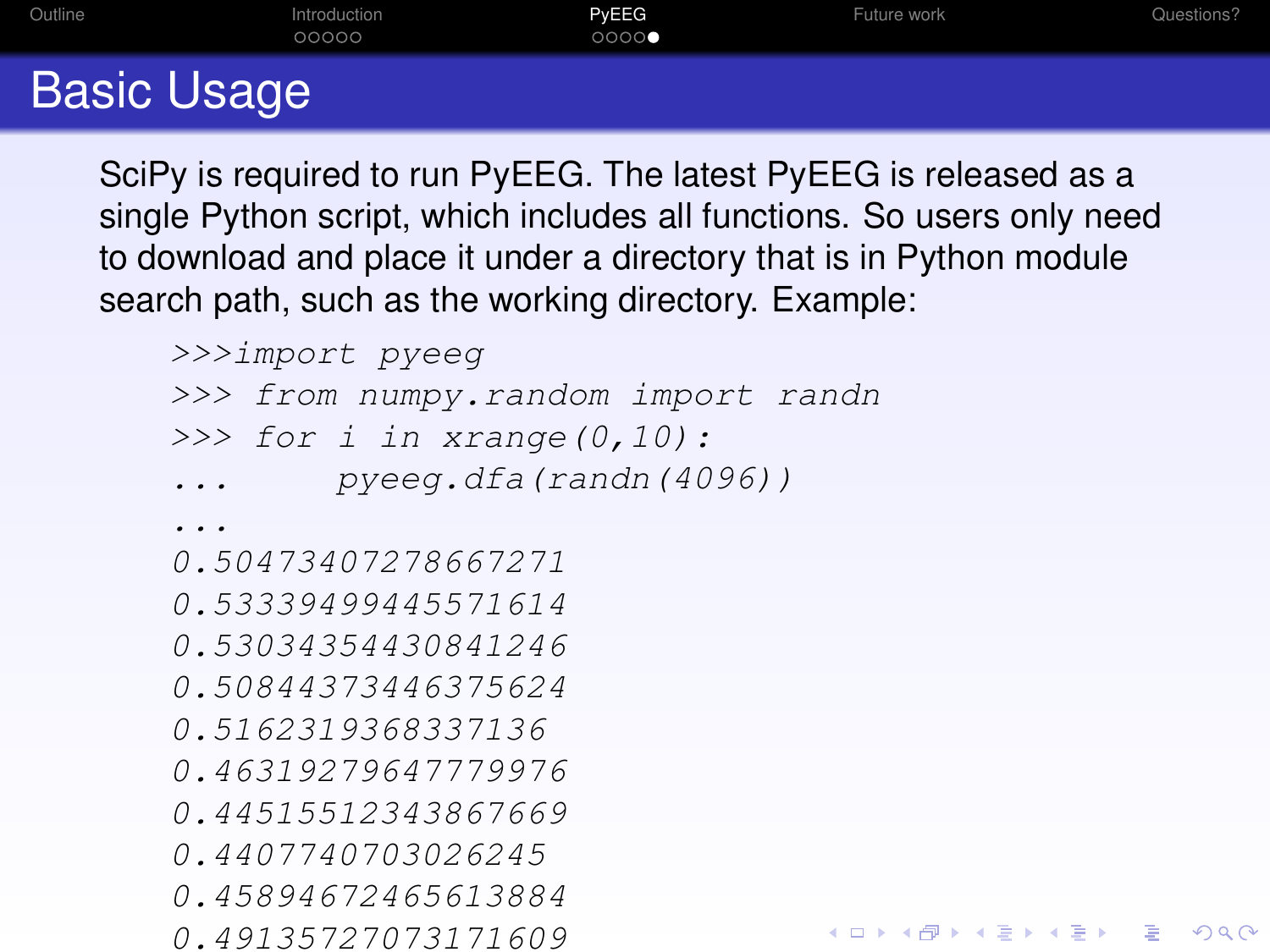| Outline            | Introduction<br>00000 | PvEEG<br>00000 | Future work | Questions? |
|--------------------|-----------------------|----------------|-------------|------------|
| <b>Future work</b> |                       |                |             |            |

- More features.
- More comprehensive documentations.
- **•** Unittest for all functions.
- **•** Faster implementation.
- File I/O.
- <span id="page-12-0"></span>(Probably) Integration with nipy/pbrain <http://nipy.sourceforge.net/pbrain/>.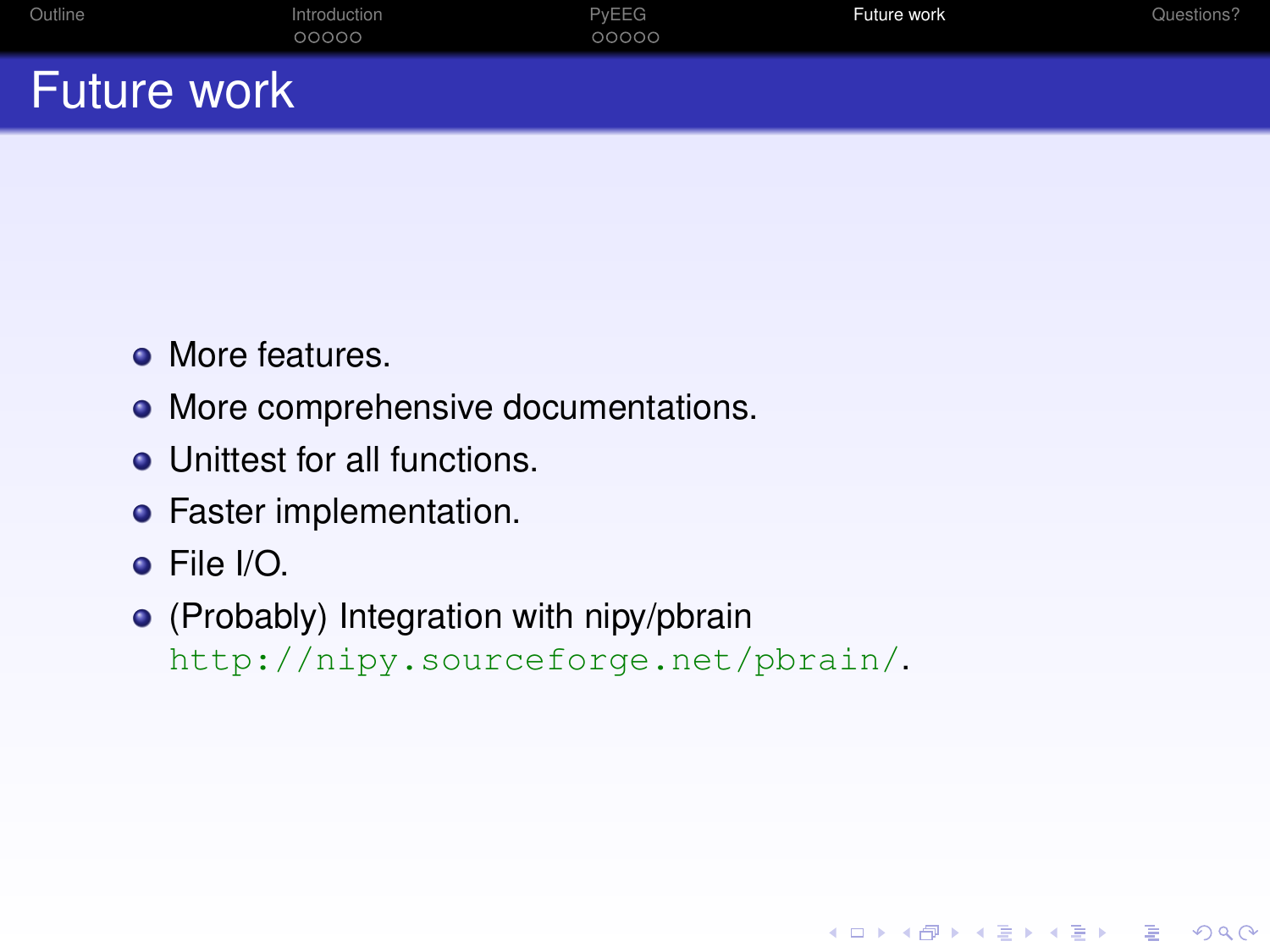| Outline    | Introduction<br>00000 | PvEEG<br>00000 | Future work | Questions? |
|------------|-----------------------|----------------|-------------|------------|
| Questions? |                       |                |             |            |

#### <span id="page-13-0"></span>Licensed under GPL v3 at <http://code.google.com/p/pyeeg/>

メロトメ 御 トメ 差 トメ 差 ト  $\equiv$  $2Q$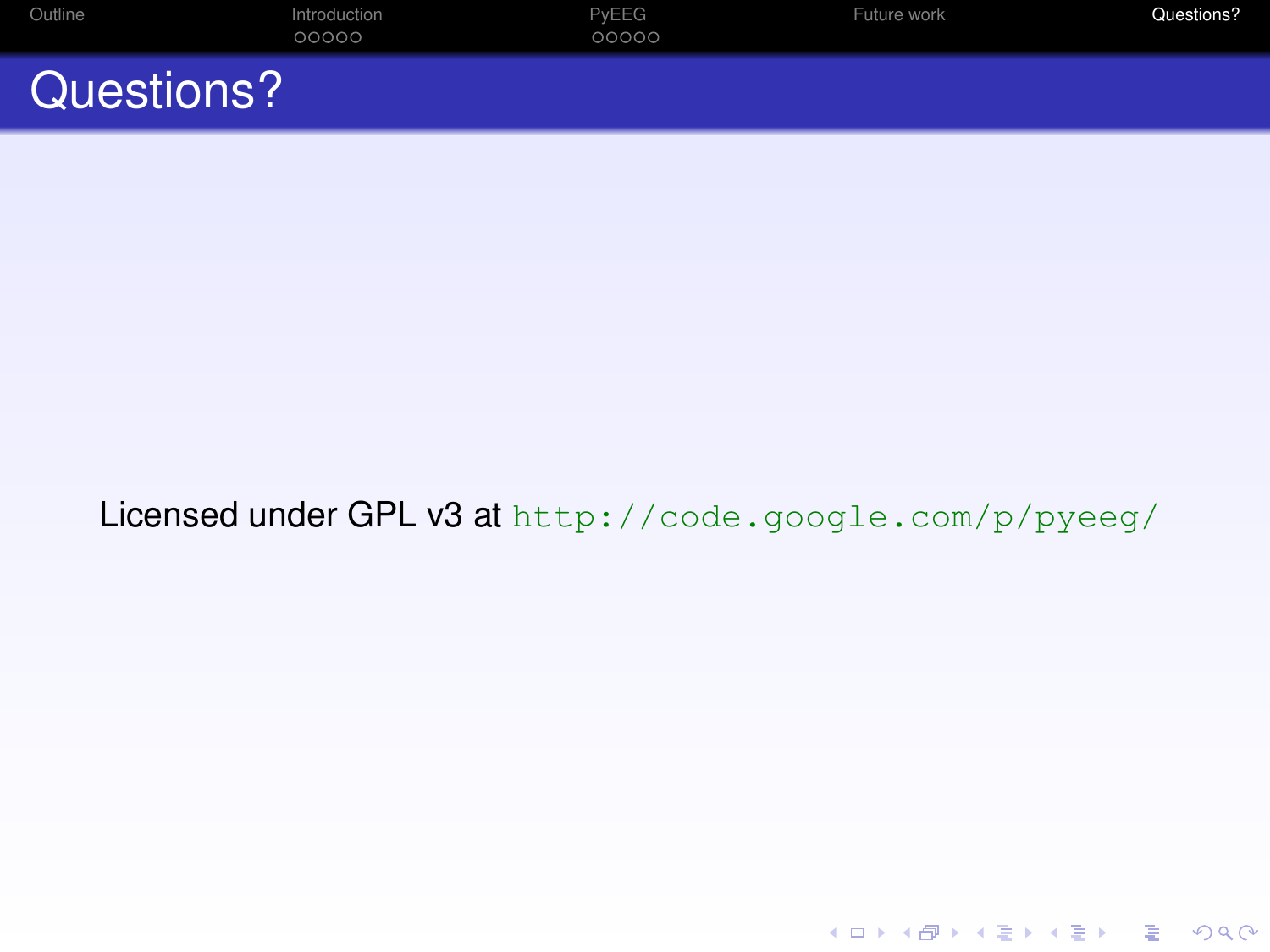[Outline](#page-1-0) [Introduction](#page-2-0) [PyEEG](#page-7-0) [Future work](#page-12-0) [Questions?](#page-13-0) Bibliography I

- <span id="page-14-0"></span>Ħ J. Dauwels, F. Vialatte, and A. Cichocki, "A comparative study of synchrony measures for the early detection of Alzheimeras disease based on EEG," *Neural Information Processing*, pp. 112–125, 2008.
- <span id="page-14-1"></span>F. S. Bao, D. Y.-C. Lie, and Y. Zhang, "A new approach to automated epileptic diagnosis using EEG and probabilistic neural network," in *Proceedings of 20th IEEE International Conference on Tools with Artificial Intelligence (ICTAI 2008)*, vol. 2, 2008.
- <span id="page-14-2"></span> $\Box$  F. S. Bao, J.-M. Gao, J. Hu, D. Y. C. Lie, Y. Zhang, and K. J. Oommen, "Automated epilepsy diagnosis using interictal scalp EEG," in *Proceedings of 31st International Conference of IEEE Engineering in Medicine and Biology Society (EMBC 2009)*, 2009.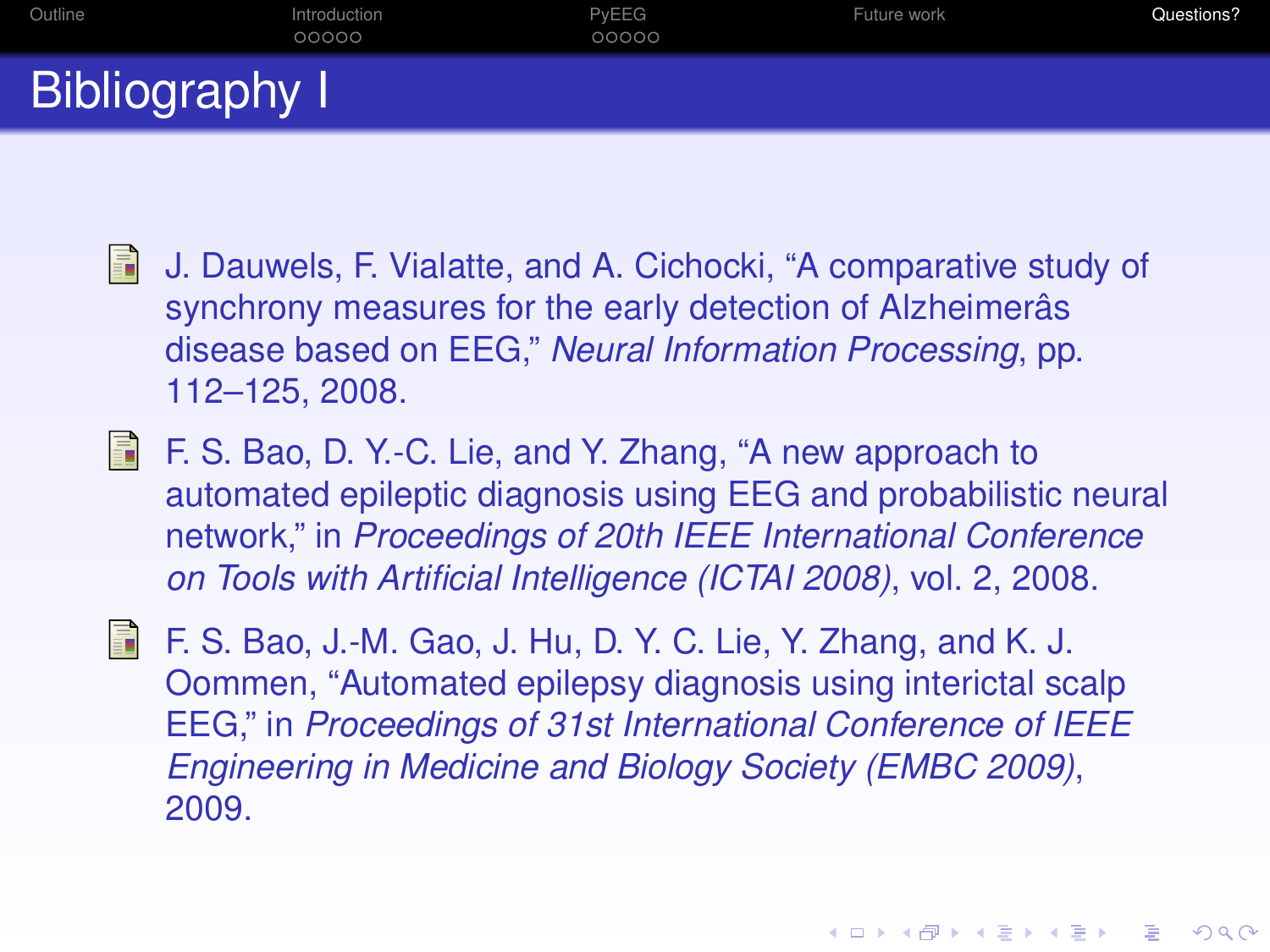[Outline](#page-1-0) [Introduction](#page-2-0) [PyEEG](#page-7-0) [Future work](#page-12-0) [Questions?](#page-13-0) Bibliography II

- <span id="page-15-0"></span>H J. Dauwels, E. Eskandar, and S. Cash, "Localization of seizure onset area from intracranial non-seizure EEG by exploiting locally enhanced sychrony," in *Proceedings of 31st International Conference of IEEE Engineering in Medicine and Biology Society (EMBC 2009)*, 2009.
- <span id="page-15-1"></span>F A. Petrosian, "Kolmogorov complexity of finite sequences and recognition of different preictal EEG patterns," in *Proceedings of 8th IEEE Symposium on Computer-Based Medical Systems*, 1995.
- <span id="page-15-2"></span>暈 T. Higuchi, "Approach to an irregular time series on the basis of the fractal theory," *Physica D*, vol. 31, no. 2, pp. 277–283, 1988.
- <span id="page-15-3"></span>**Finally** B. Hjorth, "EEG analysis based on time domain properties," *Electroencephalography and Clinical Neurophysiology*, vol. 29, pp. 306–310, 1970.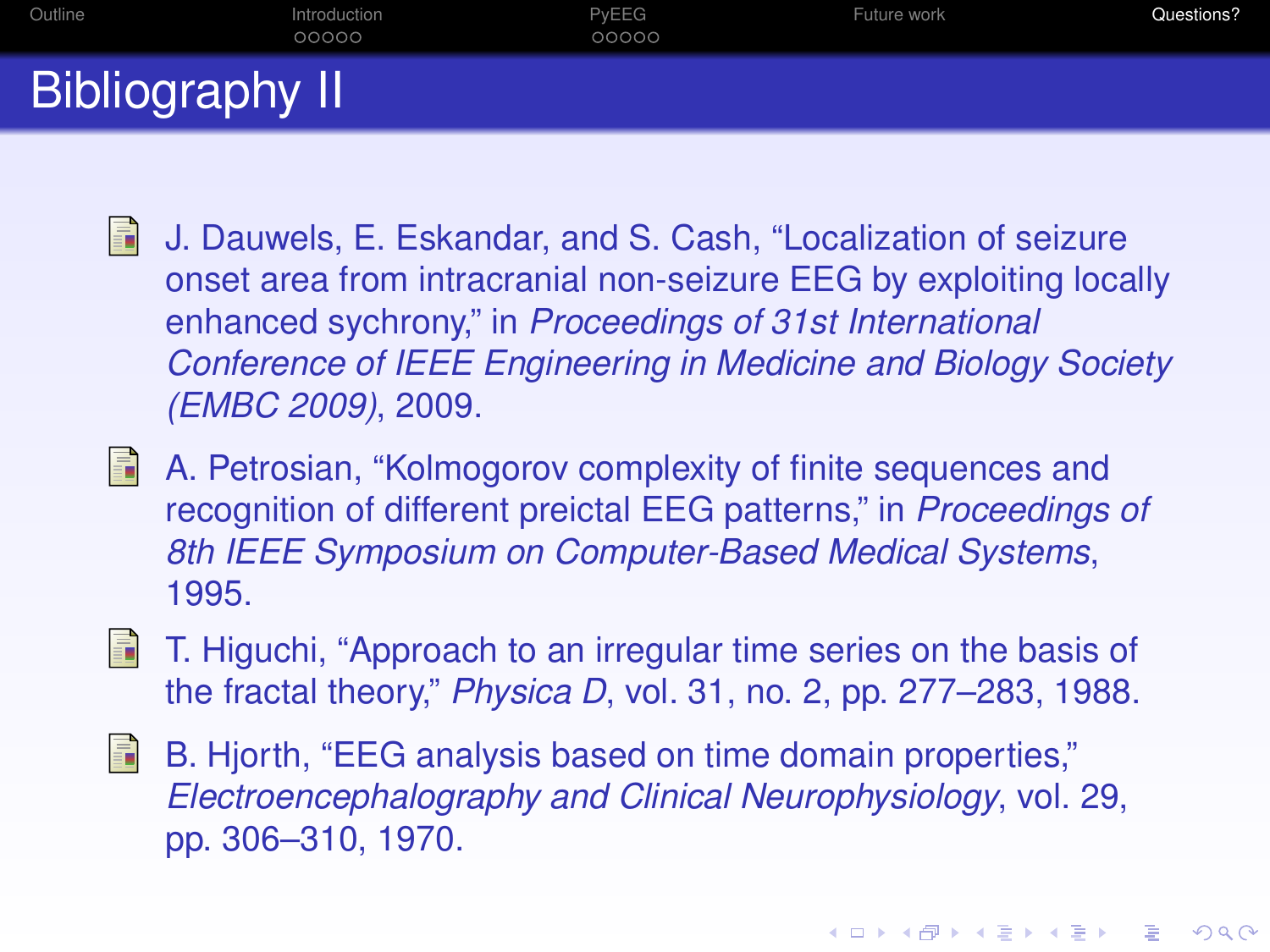[Outline](#page-1-0) [Introduction](#page-2-0) [PyEEG](#page-7-0) [Future work](#page-12-0) [Questions?](#page-13-0) Bibliography III

- <span id="page-16-0"></span>l Fi S. Roberts, W. Penny, and I. Rezek, "Temporal and spatial complexity measures for electroencephalogram based brain-computer interfacing," *Medical and Biological Engineering and Computing*, vol. 37, no. 1, pp. 93–98, 1999.
- <span id="page-16-1"></span>**E** C. J. James and D. Lowe, "Extracting multisource brain activity from a single electromagnetic channel," *Artificial Intelligence in Medicine*, vol. 28, no. 1, pp. 89–104, 2003.
- <span id="page-16-2"></span>S. Pincus, I. Gladstone, and R. Ehrenkranz, "A regularity statistic for medical data analysis," *Journal of Clinical Monitoring and Computing*, vol. 7, no. 4, pp. 335–345, 1991.
- <span id="page-16-3"></span>**J. S. Richman and J. R. Moorman, "Physiological time-series** analysis using approximate entropy and sample entropy," *American Journal of Physiology - Heart and Circulatory Phsiology*, vol. 278, pp. H2039–H2049, 2000.